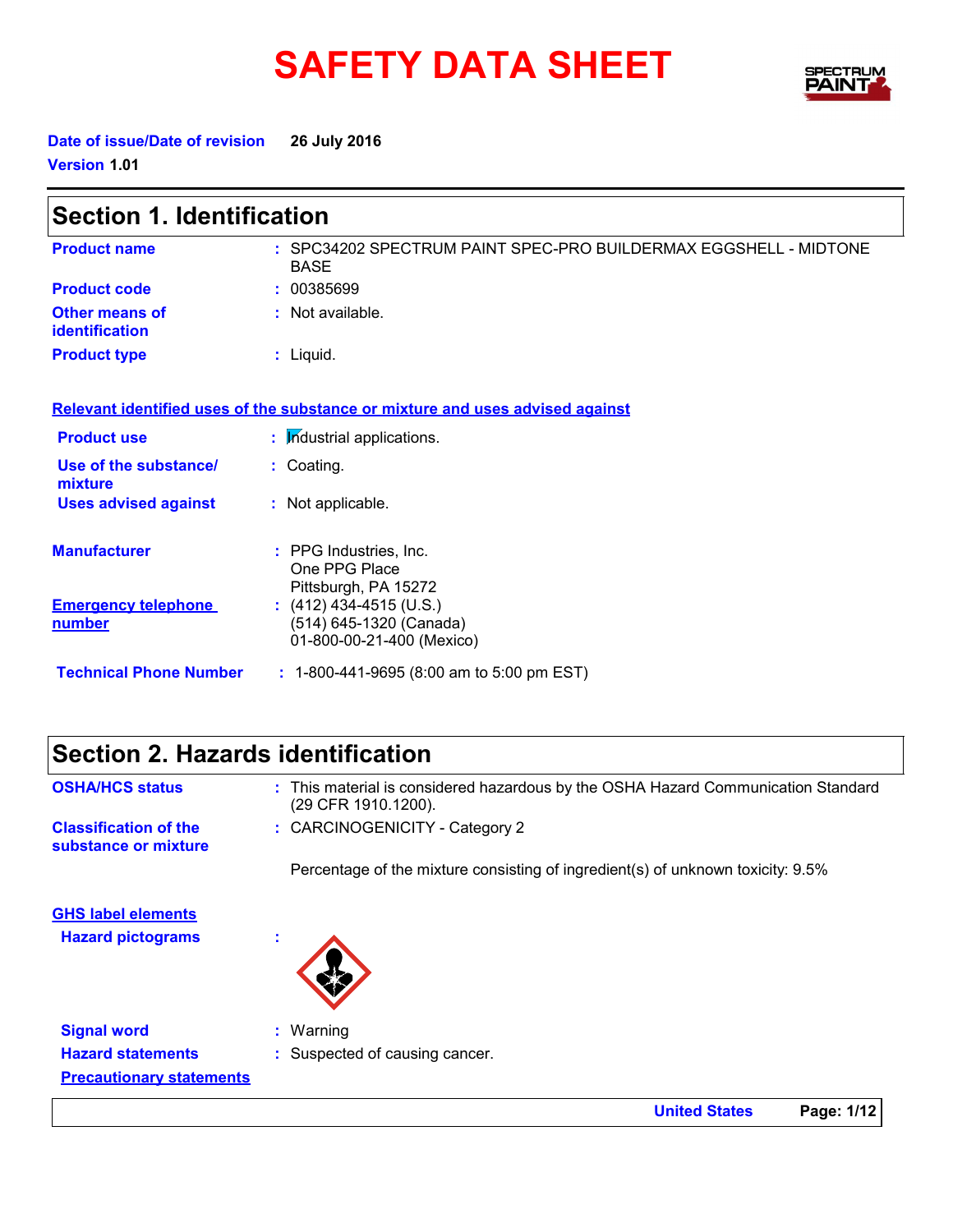### **Section 2. Hazards identification**

| <b>Prevention</b>                          | : Obtain special instructions before use. Do not handle until all safety precautions have<br>been read and understood. Wear protective gloves. Wear eye or face protection.<br>Wear protective clothing. |
|--------------------------------------------|----------------------------------------------------------------------------------------------------------------------------------------------------------------------------------------------------------|
| <b>Response</b>                            | : IF exposed or concerned: Get medical attention.                                                                                                                                                        |
| <b>Storage</b>                             | : Store locked up.                                                                                                                                                                                       |
| <b>Disposal</b>                            | Dispose of contents and container in accordance with all local, regional, national and<br>international regulations.                                                                                     |
| <b>Supplemental label</b><br>elements      | : Emits toxic fumes when heated.                                                                                                                                                                         |
| <b>Hazards not otherwise</b><br>classified | $:$ None known.                                                                                                                                                                                          |

### **Section 3. Composition/information on ingredients**

| <b>Substance/mixture</b> | • Mixture                                                                       |
|--------------------------|---------------------------------------------------------------------------------|
| <b>Product name</b>      | : SPC34202 SPECTRUM PAINT SPEC-PRO BUILDERMAX EGGSHELL - MIDTONE<br><b>BASE</b> |

| Ingredient name      | 70                | <b>CAC</b><br>number<br>$\cdot$ |
|----------------------|-------------------|---------------------------------|
| Ititanium<br>dioxide | ≤10<br>ᅎ<br>⊧≤ບ.ບ | 13463-67-7                      |

SUB codes represent substances without registered CAS Numbers.

Any concentration shown as a range is to protect confidentiality or is due to batch variation.

**There are no additional ingredients present which, within the current knowledge of the supplier and in the concentrations applicable, are classified as hazardous to health or the environment and hence require reporting in this section.**

**Occupational exposure limits, if available, are listed in Section 8.**

### **Section 4. First aid measures**

If ingestion, irritation, any type of overexposure or symptoms of overexposure occur during or persists after use of this product, contact a POISON CONTROL CENTER, EMERGENCY ROOM OR PHYSICIAN immediately; have Safety Data Sheet information available. Never give anything by mouth to an unconscious or convulsing person.

#### **Description of necessary first aid measures**

| <b>Eye contact</b>  | : Remove contact lenses, irrigate copiously with clean, fresh water, holding the eyelids<br>apart for at least 10 minutes and seek immediate medical advice.                                           |
|---------------------|--------------------------------------------------------------------------------------------------------------------------------------------------------------------------------------------------------|
| <b>Inhalation</b>   | : Remove to fresh air. Keep person warm and at rest. If not breathing, if breathing is<br>irregular or if respiratory arrest occurs, provide artificial respiration or oxygen by trained<br>personnel. |
| <b>Skin contact</b> | : Remove contaminated clothing and shoes. Wash skin thoroughly with soap and water<br>or use recognized skin cleanser. Do NOT use solvents or thinners.                                                |
| <b>Ingestion</b>    | : If swallowed, seek medical advice immediately and show this container or label. Keep<br>person warm and at rest. Do NOT induce vomiting.                                                             |

#### **Most important symptoms/effects, acute and delayed Potential acute health effects**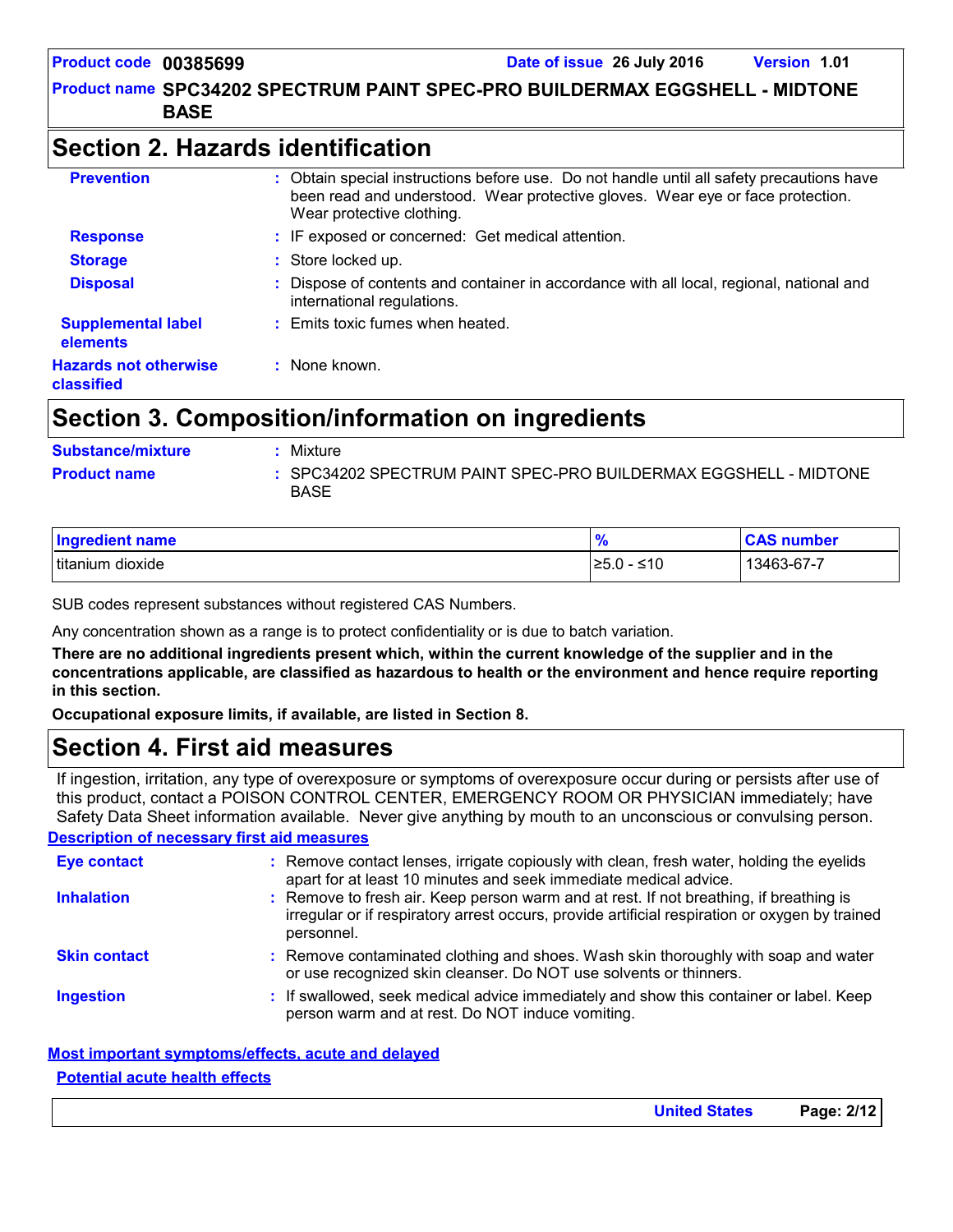### **Section 4. First aid measures**

| <b>Eye contact</b>                  | : No known significant effects or critical hazards.                                                                                                                           |  |  |
|-------------------------------------|-------------------------------------------------------------------------------------------------------------------------------------------------------------------------------|--|--|
| <b>Inhalation</b>                   | : No known significant effects or critical hazards.                                                                                                                           |  |  |
| <b>Skin contact</b>                 | : No known significant effects or critical hazards.                                                                                                                           |  |  |
| <b>Ingestion</b>                    | : No known significant effects or critical hazards.                                                                                                                           |  |  |
| <b>Over-exposure signs/symptoms</b> |                                                                                                                                                                               |  |  |
| Eye contact                         | : No specific data.                                                                                                                                                           |  |  |
| <b>Inhalation</b>                   | : No specific data.                                                                                                                                                           |  |  |
| <b>Skin contact</b>                 | : No specific data.                                                                                                                                                           |  |  |
| <b>Ingestion</b>                    | : No specific data.                                                                                                                                                           |  |  |
|                                     | <u>Indication of immediate medical attention and special treatment needed, if necessary</u>                                                                                   |  |  |
| <b>Notes to physician</b>           | : Treat symptomatically. Contact poison treatment specialist immediately if large<br>quantities have been ingested or inhaled.                                                |  |  |
| <b>Specific treatments</b>          | : No specific treatment.                                                                                                                                                      |  |  |
| <b>Protection of first-aiders</b>   | : No action shall be taken involving any personal risk or without suitable training. It may<br>be dangerous to the person providing aid to give mouth-to-mouth resuscitation. |  |  |

#### **See toxicological information (Section 11)**

### **Section 5. Fire-fighting measures**

| <b>Extinguishing media</b>                               |                                                                                                                                                                                                     |
|----------------------------------------------------------|-----------------------------------------------------------------------------------------------------------------------------------------------------------------------------------------------------|
| <b>Suitable extinguishing</b><br>media                   | : Use an extinguishing agent suitable for the surrounding fire.                                                                                                                                     |
| <b>Unsuitable extinguishing</b><br>media                 | : None known.                                                                                                                                                                                       |
| <b>Specific hazards arising</b><br>from the chemical     | : In a fire or if heated, a pressure increase will occur and the container may burst.                                                                                                               |
| <b>Hazardous thermal</b><br>decomposition products       | Decomposition products may include the following materials:<br>carbon dioxide<br>carbon monoxide<br>metal oxide/oxides                                                                              |
| <b>Special protective actions</b><br>for fire-fighters   | : Promptly isolate the scene by removing all persons from the vicinity of the incident if<br>there is a fire. No action shall be taken involving any personal risk or without suitable<br>training. |
| <b>Special protective</b><br>equipment for fire-fighters | : Fire-fighters should wear appropriate protective equipment and self-contained breathing<br>apparatus (SCBA) with a full face-piece operated in positive pressure mode.                            |
|                                                          |                                                                                                                                                                                                     |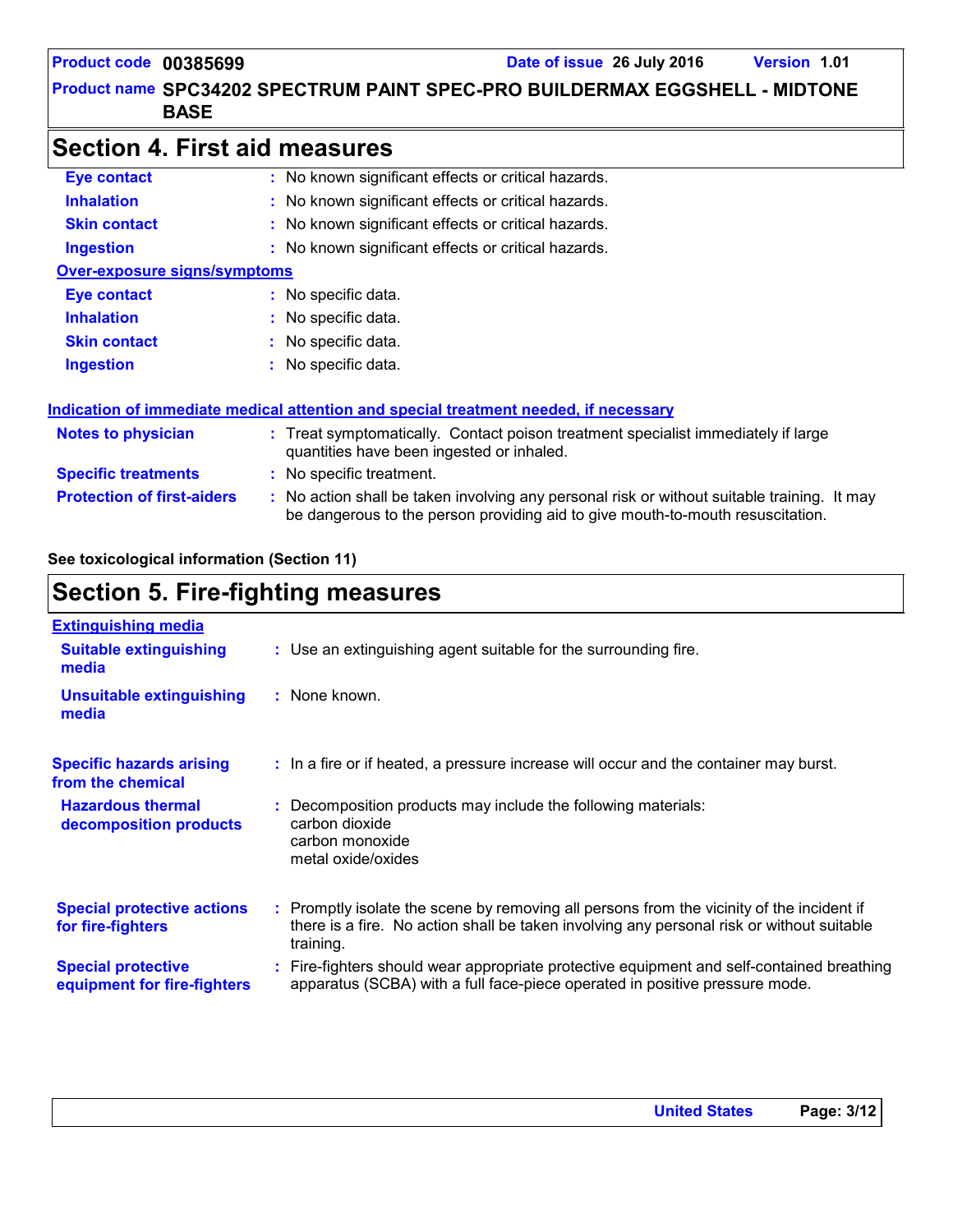Product name SPC34202 SPECTRUM PAINT SPEC-PRO BUILDERMAX EGGSHELL - MIDTONE **BASE**

### **Section 6. Accidental release measures**

| <b>Personal precautions, protective equipment and emergency procedures</b> |  |  |
|----------------------------------------------------------------------------|--|--|
|                                                                            |  |  |

| For non-emergency<br>personnel                               | : No action shall be taken involving any personal risk or without suitable training.<br>Evacuate surrounding areas. Keep unnecessary and unprotected personnel from<br>entering. Do not touch or walk through spilled material. Avoid breathing vapor or mist.<br>Provide adequate ventilation. Wear appropriate respirator when ventilation is<br>inadequate. Put on appropriate personal protective equipment.                                                                                                                                                                                                                                                                                             |
|--------------------------------------------------------------|--------------------------------------------------------------------------------------------------------------------------------------------------------------------------------------------------------------------------------------------------------------------------------------------------------------------------------------------------------------------------------------------------------------------------------------------------------------------------------------------------------------------------------------------------------------------------------------------------------------------------------------------------------------------------------------------------------------|
| For emergency responders                                     | : If specialized clothing is required to deal with the spillage, take note of any information in<br>Section 8 on suitable and unsuitable materials. See also the information in "For non-<br>emergency personnel".                                                                                                                                                                                                                                                                                                                                                                                                                                                                                           |
| <b>Environmental precautions</b>                             | : Avoid dispersal of spilled material and runoff and contact with soil, waterways, drains<br>and sewers. Inform the relevant authorities if the product has caused environmental<br>pollution (sewers, waterways, soil or air).                                                                                                                                                                                                                                                                                                                                                                                                                                                                              |
| <b>Methods and materials for containment and cleaning up</b> |                                                                                                                                                                                                                                                                                                                                                                                                                                                                                                                                                                                                                                                                                                              |
| <b>Small spill</b>                                           | : Stop leak if without risk. Move containers from spill area. Dilute with water and mop up<br>if water-soluble. Alternatively, or if water-insoluble, absorb with an inert dry material and<br>place in an appropriate waste disposal container. Dispose of via a licensed waste<br>disposal contractor.                                                                                                                                                                                                                                                                                                                                                                                                     |
| <b>Large spill</b>                                           | : Stop leak if without risk. Move containers from spill area. Approach release from<br>upwind. Prevent entry into sewers, water courses, basements or confined areas. Wash<br>spillages into an effluent treatment plant or proceed as follows. Contain and collect<br>spillage with non-combustible, absorbent material e.g. sand, earth, vermiculite or<br>diatomaceous earth and place in container for disposal according to local regulations<br>(see Section 13). Dispose of via a licensed waste disposal contractor. Contaminated<br>absorbent material may pose the same hazard as the spilled product. Note: see<br>Section 1 for emergency contact information and Section 13 for waste disposal. |

### **Section 7. Handling and storage**

#### **Precautions for safe handling**

| <b>Protective measures</b> | : Put on appropriate personal protective equipment (see Section 8). Avoid exposure -<br>obtain special instructions before use. Do not handle until all safety precautions have<br>been read and understood. Do not get in eyes or on skin or clothing. Do not ingest.<br>Avoid breathing vapor or mist. If during normal use the material presents a respiratory<br>hazard, use only with adequate ventilation or wear appropriate respirator. Keep in the<br>original container or an approved alternative made from a compatible material, kept<br>tightly closed when not in use. Empty containers retain product residue and can be<br>hazardous. Do not reuse container. |
|----------------------------|--------------------------------------------------------------------------------------------------------------------------------------------------------------------------------------------------------------------------------------------------------------------------------------------------------------------------------------------------------------------------------------------------------------------------------------------------------------------------------------------------------------------------------------------------------------------------------------------------------------------------------------------------------------------------------|
| <b>Special precautions</b> | : If this material is part of a multiple component system, read the Safety Data Sheet(s) for<br>the other component or components before blending as the resulting mixture may have<br>the hazards of all of its parts.                                                                                                                                                                                                                                                                                                                                                                                                                                                        |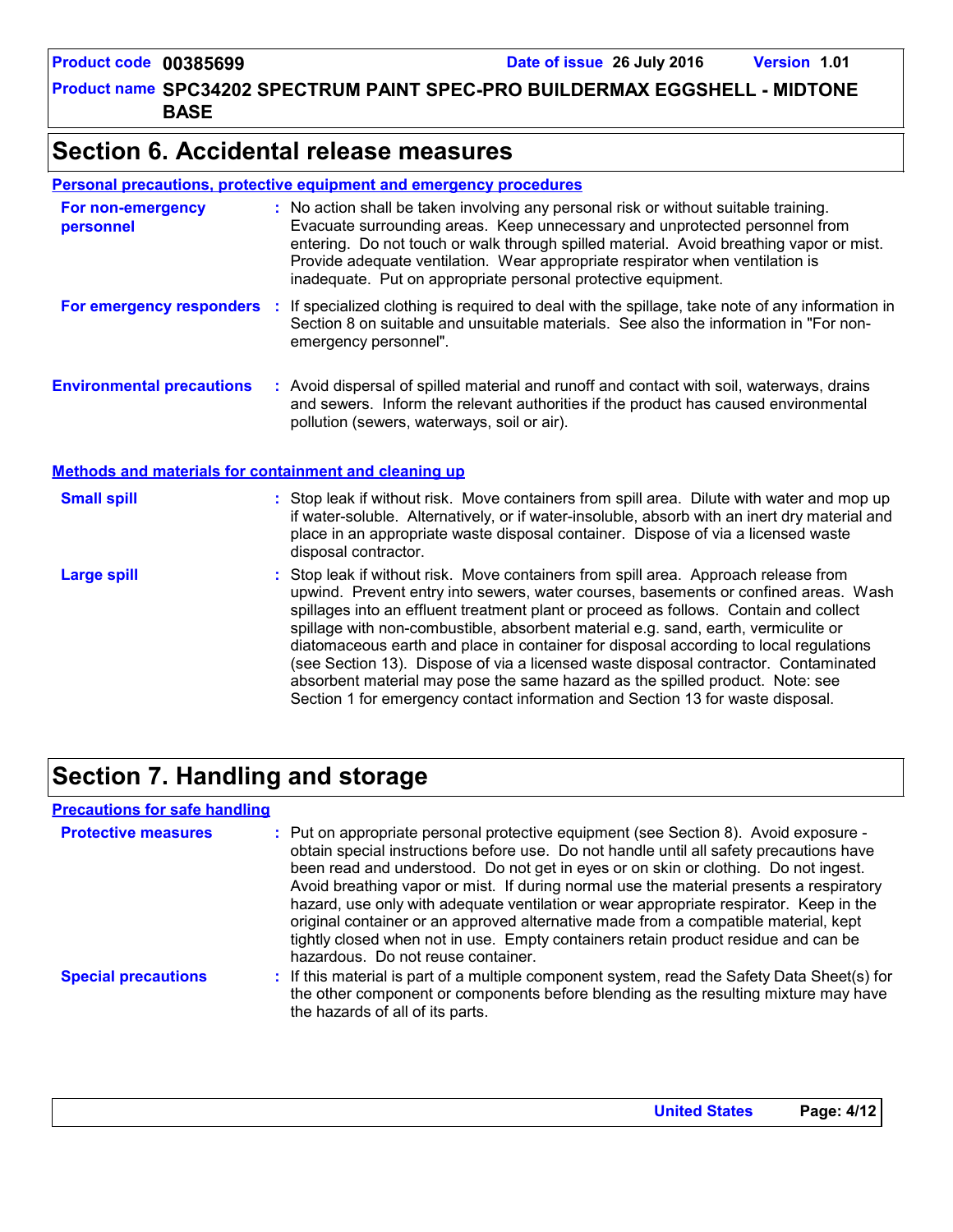Product name SPC34202 SPECTRUM PAINT SPEC-PRO BUILDERMAX EGGSHELL - MIDTONE **BASE**

### **Section 7. Handling and storage**

| <b>Advice on general</b><br>occupational hygiene                                 | : Eating, drinking and smoking should be prohibited in areas where this material is<br>handled, stored and processed. Workers should wash hands and face before eating,<br>drinking and smoking. Remove contaminated clothing and protective equipment before<br>entering eating areas. See also Section 8 for additional information on hygiene<br>measures.                                                                                                                                                                                                                                         |
|----------------------------------------------------------------------------------|-------------------------------------------------------------------------------------------------------------------------------------------------------------------------------------------------------------------------------------------------------------------------------------------------------------------------------------------------------------------------------------------------------------------------------------------------------------------------------------------------------------------------------------------------------------------------------------------------------|
| <b>Conditions for safe storage,</b><br>including any<br><i>incompatibilities</i> | Do not store below the following temperature: $5^{\circ}$ C (41 <sup>o</sup> F). Store in accordance with<br>÷.<br>local regulations. Store in original container protected from direct sunlight in a dry, cool<br>and well-ventilated area, away from incompatible materials (see Section 10) and food<br>and drink. Keep container tightly closed and sealed until ready for use. Containers that<br>have been opened must be carefully resealed and kept upright to prevent leakage. Do<br>not store in unlabeled containers. Use appropriate containment to avoid environmental<br>contamination. |

### **Section 8. Exposure controls/personal protection**

#### **Control parameters**

#### **Occupational exposure limits**

| <b>Ingredient name</b> | <b>Exposure limits</b>                                                                                                                                               |
|------------------------|----------------------------------------------------------------------------------------------------------------------------------------------------------------------|
| I titanium dioxide     | OSHA PEL (United States, 2/2013).<br>TWA: 15 mg/m <sup>3</sup> 8 hours. Form: Total dust<br>ACGIH TLV (United States, 3/2015).<br>TWA: 10 mg/m <sup>3</sup> 8 hours. |
|                        | Key to abbreviations                                                                                                                                                 |

|              | <b>Ney to appreviations</b> |                                                                                                                                                                                                                                 |            |  |                                    |  |  |  |  |  |
|--------------|-----------------------------|---------------------------------------------------------------------------------------------------------------------------------------------------------------------------------------------------------------------------------|------------|--|------------------------------------|--|--|--|--|--|
| A            |                             | = Acceptable Maximum Peak                                                                                                                                                                                                       | S          |  | = Potential skin absorption        |  |  |  |  |  |
| <b>ACGIH</b> |                             | = American Conference of Governmental Industrial Hygienists.                                                                                                                                                                    | SR.        |  | = Respiratory sensitization        |  |  |  |  |  |
| C            |                             | $=$ Ceiling Limit                                                                                                                                                                                                               | SS         |  | $=$ Skin sensitization             |  |  |  |  |  |
|              |                             | $=$ Fume                                                                                                                                                                                                                        | STEL       |  | = Short term Exposure limit values |  |  |  |  |  |
| <b>IPEL</b>  |                             | = Internal Permissible Exposure Limit                                                                                                                                                                                           | TD         |  | $=$ Total dust                     |  |  |  |  |  |
| <b>OSHA</b>  |                             | = Occupational Safety and Health Administration.                                                                                                                                                                                | <b>TLV</b> |  | = Threshold Limit Value            |  |  |  |  |  |
| R            |                             | $=$ Respirable                                                                                                                                                                                                                  | TWA        |  | = Time Weighted Average            |  |  |  |  |  |
|              |                             | = OSHA 29 CFR 1910.1200 Subpart Z - Toxic and Hazardous Substances                                                                                                                                                              |            |  |                                    |  |  |  |  |  |
|              |                             | $\sim$ . The contract of the contract of the contract of the contract of the contract of the contract of the contract of the contract of the contract of the contract of the contract of the contract of the contract of the co |            |  |                                    |  |  |  |  |  |

#### **Consult local authorities for acceptable exposure limits.**

| <b>Recommended monitoring</b><br>procedures       | If this product contains ingredients with exposure limits, personal, workplace<br>atmosphere or biological monitoring may be required to determine the effectiveness of<br>the ventilation or other control measures and/or the necessity to use respiratory<br>protective equipment. Reference should be made to appropriate monitoring standards.<br>Reference to national guidance documents for methods for the determination of<br>hazardous substances will also be required. |
|---------------------------------------------------|-------------------------------------------------------------------------------------------------------------------------------------------------------------------------------------------------------------------------------------------------------------------------------------------------------------------------------------------------------------------------------------------------------------------------------------------------------------------------------------|
| <b>Appropriate engineering</b><br><b>controls</b> | : If user operations generate dust, fumes, gas, vapor or mist, use process enclosures,<br>local exhaust ventilation or other engineering controls to keep worker exposure to<br>airborne contaminants below any recommended or statutory limits.                                                                                                                                                                                                                                    |
| <b>Environmental exposure</b><br><b>controls</b>  | Emissions from ventilation or work process equipment should be checked to ensure<br>they comply with the requirements of environmental protection legislation. In some<br>cases, fume scrubbers, filters or engineering modifications to the process equipment<br>will be necessary to reduce emissions to acceptable levels.                                                                                                                                                       |

#### **Individual protection measures**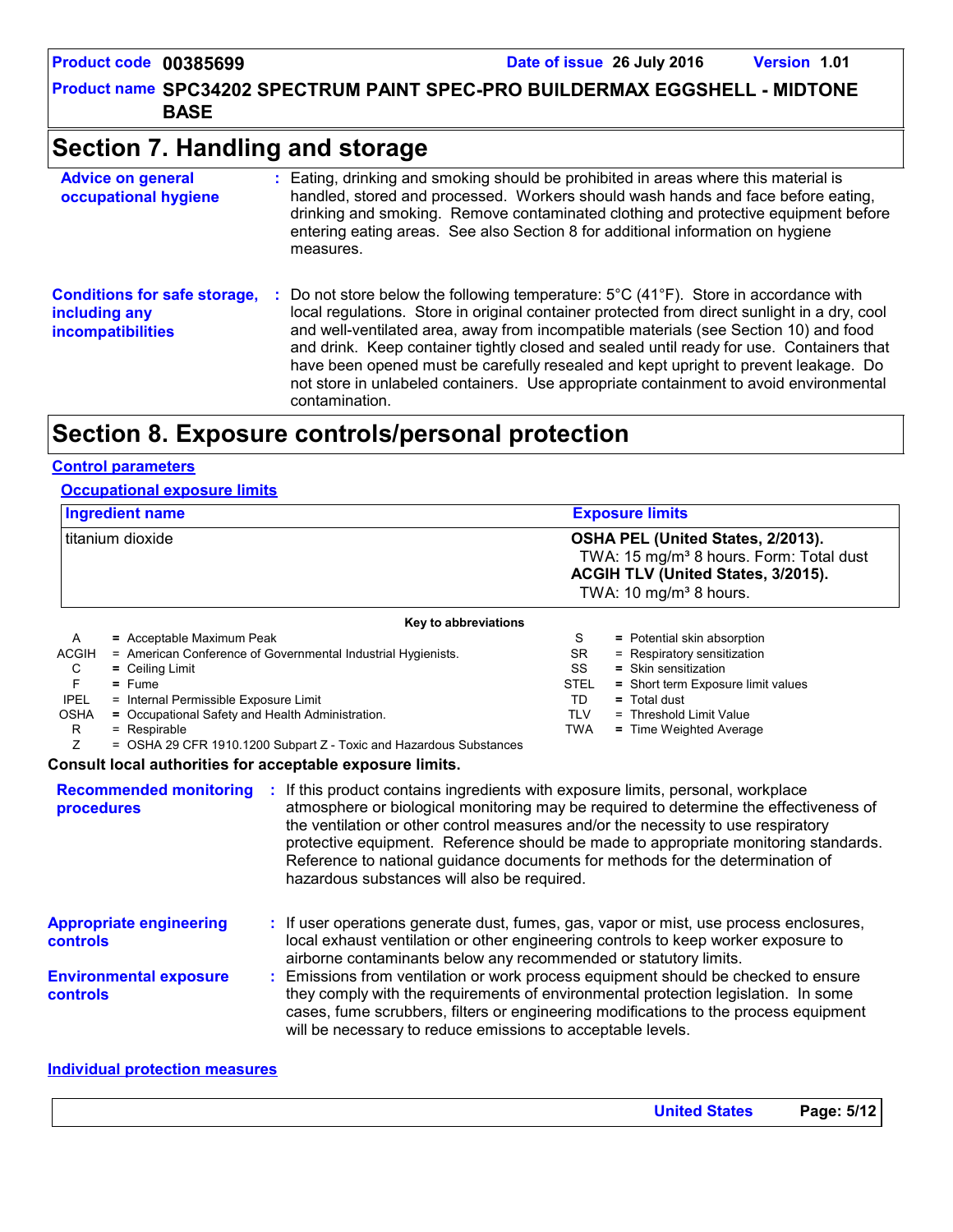### **Section 8. Exposure controls/personal protection**

| <b>Hygiene measures</b>                              | : Wash hands, forearms and face thoroughly after handling chemical products, before<br>eating, smoking and using the lavatory and at the end of the working period.<br>Appropriate techniques should be used to remove potentially contaminated clothing.<br>Wash contaminated clothing before reusing. Ensure that eyewash stations and safety<br>showers are close to the workstation location.                                                                                                                                                                                                                      |
|------------------------------------------------------|------------------------------------------------------------------------------------------------------------------------------------------------------------------------------------------------------------------------------------------------------------------------------------------------------------------------------------------------------------------------------------------------------------------------------------------------------------------------------------------------------------------------------------------------------------------------------------------------------------------------|
| <b>Eye/face protection</b><br><b>Skin protection</b> | : Safety glasses with side shields.                                                                                                                                                                                                                                                                                                                                                                                                                                                                                                                                                                                    |
| <b>Hand protection</b>                               | : Chemical-resistant, impervious gloves complying with an approved standard should be<br>worn at all times when handling chemical products if a risk assessment indicates this is<br>necessary. Considering the parameters specified by the glove manufacturer, check<br>during use that the gloves are still retaining their protective properties. It should be<br>noted that the time to breakthrough for any glove material may be different for different<br>glove manufacturers. In the case of mixtures, consisting of several substances, the<br>protection time of the gloves cannot be accurately estimated. |
| <b>Body protection</b>                               | : Personal protective equipment for the body should be selected based on the task being<br>performed and the risks involved and should be approved by a specialist before<br>handling this product.                                                                                                                                                                                                                                                                                                                                                                                                                    |
| <b>Other skin protection</b>                         | : Appropriate footwear and any additional skin protection measures should be selected<br>based on the task being performed and the risks involved and should be approved by a<br>specialist before handling this product.                                                                                                                                                                                                                                                                                                                                                                                              |
| <b>Respiratory protection</b>                        | : Respirator selection must be based on known or anticipated exposure levels, the<br>hazards of the product and the safe working limits of the selected respirator. If workers<br>are exposed to concentrations above the exposure limit, they must use appropriate,<br>certified respirators. Use a properly fitted, air-purifying or air-fed respirator complying<br>with an approved standard if a risk assessment indicates this is necessary.                                                                                                                                                                     |

## **Section 9. Physical and chemical properties**

| <b>Appearance</b>                               |                                                                       |
|-------------------------------------------------|-----------------------------------------------------------------------|
| <b>Physical state</b>                           | $:$ Liquid.                                                           |
| <b>Color</b>                                    | : Not available.                                                      |
| <b>Odor</b>                                     | : Characteristic.                                                     |
| <b>Odor threshold</b>                           | $:$ Not available.                                                    |
| pH                                              | : Not available.                                                      |
| <b>Melting point</b>                            | : Not available.                                                      |
| <b>Boiling point</b>                            | : $>37.78^{\circ}$ C ( $>100^{\circ}$ F)                              |
| <b>Flash point</b>                              | : Closed cup: 113.33°C (236°F) [Product does not sustain combustion.] |
| <b>Auto-ignition temperature</b>                | : Not available.                                                      |
| <b>Decomposition temperature</b>                | $:$ Not available.                                                    |
| <b>Flammability (solid, gas)</b>                | : Not available.                                                      |
| Lower and upper explosive<br>(flammable) limits | : Upper: $0\%$                                                        |
| <b>Evaporation rate</b>                         | : Not available.                                                      |
| <b>Vapor pressure</b>                           | : Not available.                                                      |
| <b>Vapor density</b>                            | : Not available.                                                      |
| <b>Relative density</b>                         | : 1.17                                                                |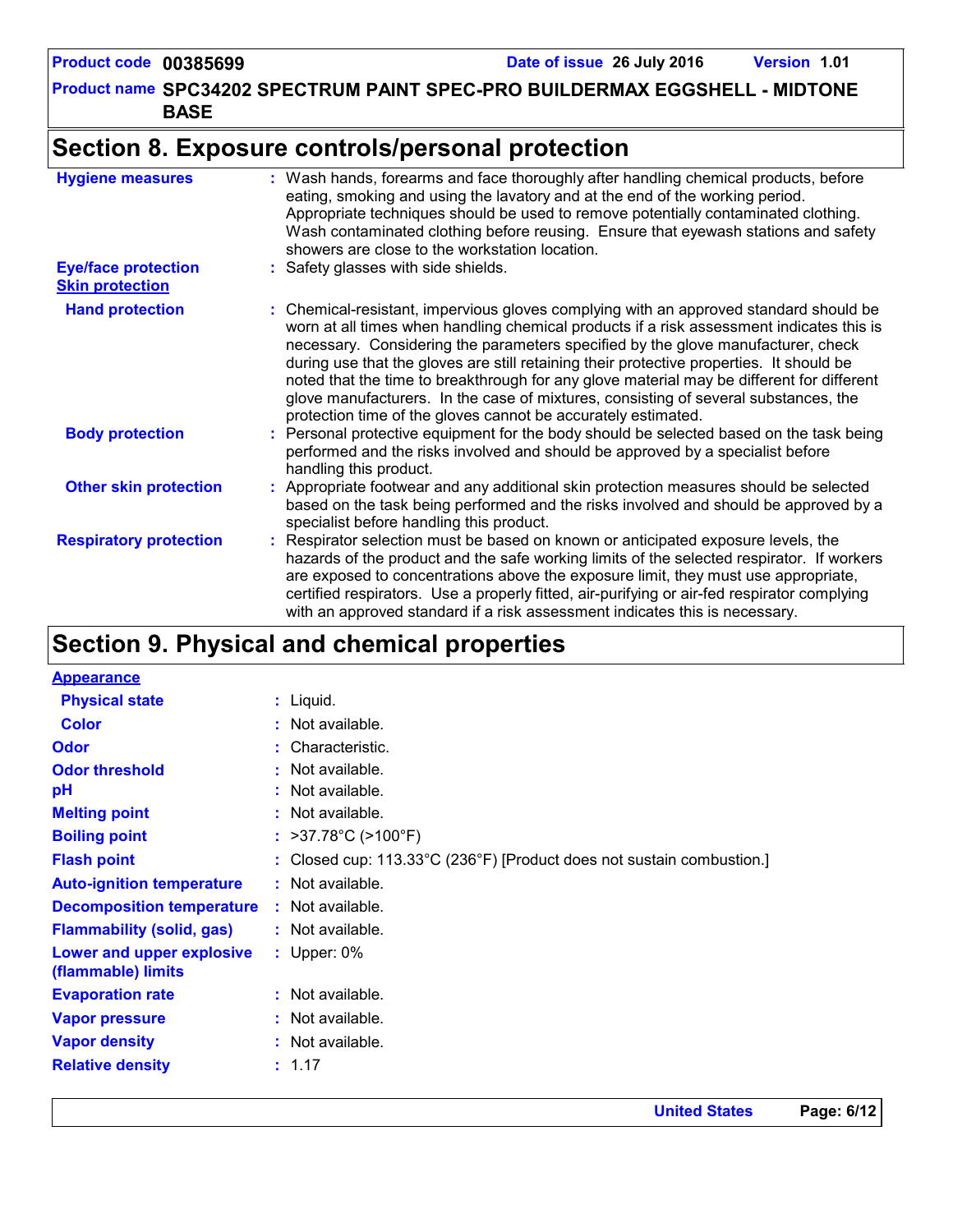#### Product name SPC34202 SPECTRUM PAINT SPEC-PRO BUILDERMAX EGGSHELL - MIDTONE **BASE**

### **Section 9. Physical and chemical properties**

| Density (lbs / gal)                               | : 9.76                                                         |
|---------------------------------------------------|----------------------------------------------------------------|
| <b>Solubility</b>                                 | : Soluble in the following materials: cold water.              |
| <b>Partition coefficient: n-</b><br>octanol/water | : Not available.                                               |
| <b>Viscosity</b>                                  | : Kinematic (40°C (104°F)): >0.21 cm <sup>2</sup> /s (>21 cSt) |
| <b>Volatility</b>                                 | : $74\%$ (v/v), 62.849% (w/w)                                  |
| % Solid. (w/w)                                    | : 37.151                                                       |

### **Section 10. Stability and reactivity**

| <b>Reactivity</b>                                   | : No specific test data related to reactivity available for this product or its ingredients.                                                  |
|-----------------------------------------------------|-----------------------------------------------------------------------------------------------------------------------------------------------|
| <b>Chemical stability</b>                           | : The product is stable.                                                                                                                      |
| <b>Possibility of hazardous</b><br><b>reactions</b> | : Under normal conditions of storage and use, hazardous reactions will not occur.                                                             |
| <b>Conditions to avoid</b>                          | : When exposed to high temperatures may produce hazardous decomposition products.<br>Refer to protective measures listed in sections 7 and 8. |
| <b>Incompatible materials</b>                       | : Keep away from the following materials to prevent strong exothermic reactions:<br>oxidizing agents, strong alkalis, strong acids.           |
| <b>Hazardous decomposition</b><br>products          | : Decomposition products may include the following materials: carbon monoxide, carbon<br>dioxide, smoke, oxides of nitrogen.                  |

### **Section 11. Toxicological information**

#### **Information on toxicological effects**

| <b>Product/ingredient name</b> | <b>Result</b>                                                   | <b>Species</b> | <b>Dose</b> | <b>Exposure</b> |  |  |
|--------------------------------|-----------------------------------------------------------------|----------------|-------------|-----------------|--|--|
| l titanium dioxide             | LD50 Oral                                                       | Rat            | $>11$ g/kg  |                 |  |  |
| <b>Conclusion/Summary</b>      | : There are no data available on the mixture itself.            |                |             |                 |  |  |
| <b>Irritation/Corrosion</b>    |                                                                 |                |             |                 |  |  |
| <b>Conclusion/Summary</b>      |                                                                 |                |             |                 |  |  |
| <b>Skin</b>                    | $\therefore$ There are no data available on the mixture itself. |                |             |                 |  |  |
| <b>Eyes</b>                    | : There are no data available on the mixture itself.            |                |             |                 |  |  |
| <b>Respiratory</b>             | : There are no data available on the mixture itself.            |                |             |                 |  |  |
| <b>Sensitization</b>           |                                                                 |                |             |                 |  |  |
| <b>Conclusion/Summary</b>      |                                                                 |                |             |                 |  |  |
| <b>Skin</b>                    | There are no data available on the mixture itself.<br>t.        |                |             |                 |  |  |
| <b>Respiratory</b>             | $\therefore$ There are no data available on the mixture itself. |                |             |                 |  |  |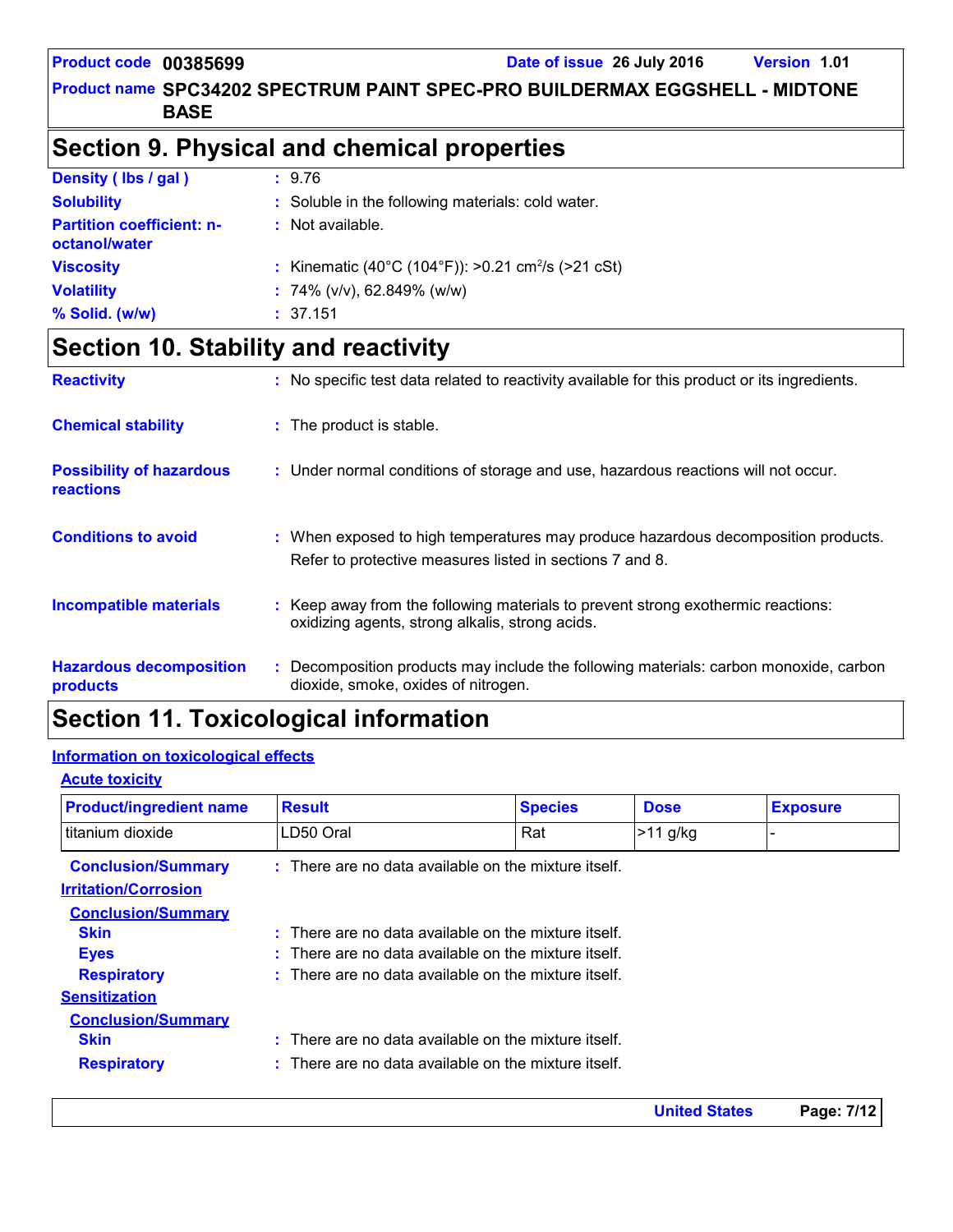Product name SPC34202 SPECTRUM PAINT SPEC-PRO BUILDERMAX EGGSHELL - MIDTONE **BASE**

### **Section 11. Toxicological information**

#### **Mutagenicity**

**Conclusion/Summary :** There are no data available on the mixture itself.

#### **Carcinogenicity**

**Conclusion/Summary :** There are no data available on the mixture itself.

#### **Classification**

| <b>Product/ingredient name</b> | <b>OSHA</b> | <b>IARC</b> | <b>NTP</b> |
|--------------------------------|-------------|-------------|------------|
| titanium dioxide               |             | 2B          |            |

**Carcinogen Classification code:**

**IARC: 1, 2A, 2B, 3, 4 NTP: Known to be a human carcinogen; Reasonably anticipated to be a human carcinogen OSHA: + Not listed/not regulated: -**

#### **Reproductive toxicity**

**Conclusion/Summary :** There are no data available on the mixture itself.

#### **Teratogenicity**

**Conclusion/Summary :** There are no data available on the mixture itself.

**Specific target organ toxicity (single exposure)**

Not available.

#### **Specific target organ toxicity (repeated exposure)**

Not available.

**Target organs :** Contains material which causes damage to the following organs: eyes. Contains material which may cause damage to the following organs: lungs, upper respiratory tract, skin, stomach.

#### **Aspiration hazard**

Not available.

#### **Information on the likely routes of exposure**

| <b>Potential acute health effects</b> |                                                                                          |
|---------------------------------------|------------------------------------------------------------------------------------------|
| <b>Eye contact</b>                    | : No known significant effects or critical hazards.                                      |
| <b>Inhalation</b>                     | : No known significant effects or critical hazards.                                      |
| <b>Skin contact</b>                   | : No known significant effects or critical hazards.                                      |
| <b>Ingestion</b>                      | : No known significant effects or critical hazards.                                      |
| <b>Over-exposure signs/symptoms</b>   |                                                                                          |
| <b>Eye contact</b>                    | : No specific data.                                                                      |
| <b>Inhalation</b>                     | : No specific data.                                                                      |
| <b>Skin contact</b>                   | : No specific data.                                                                      |
| <b>Ingestion</b>                      | : No specific data.                                                                      |
|                                       | Delayed and immediate effects and also chronic effects from short and long term exposure |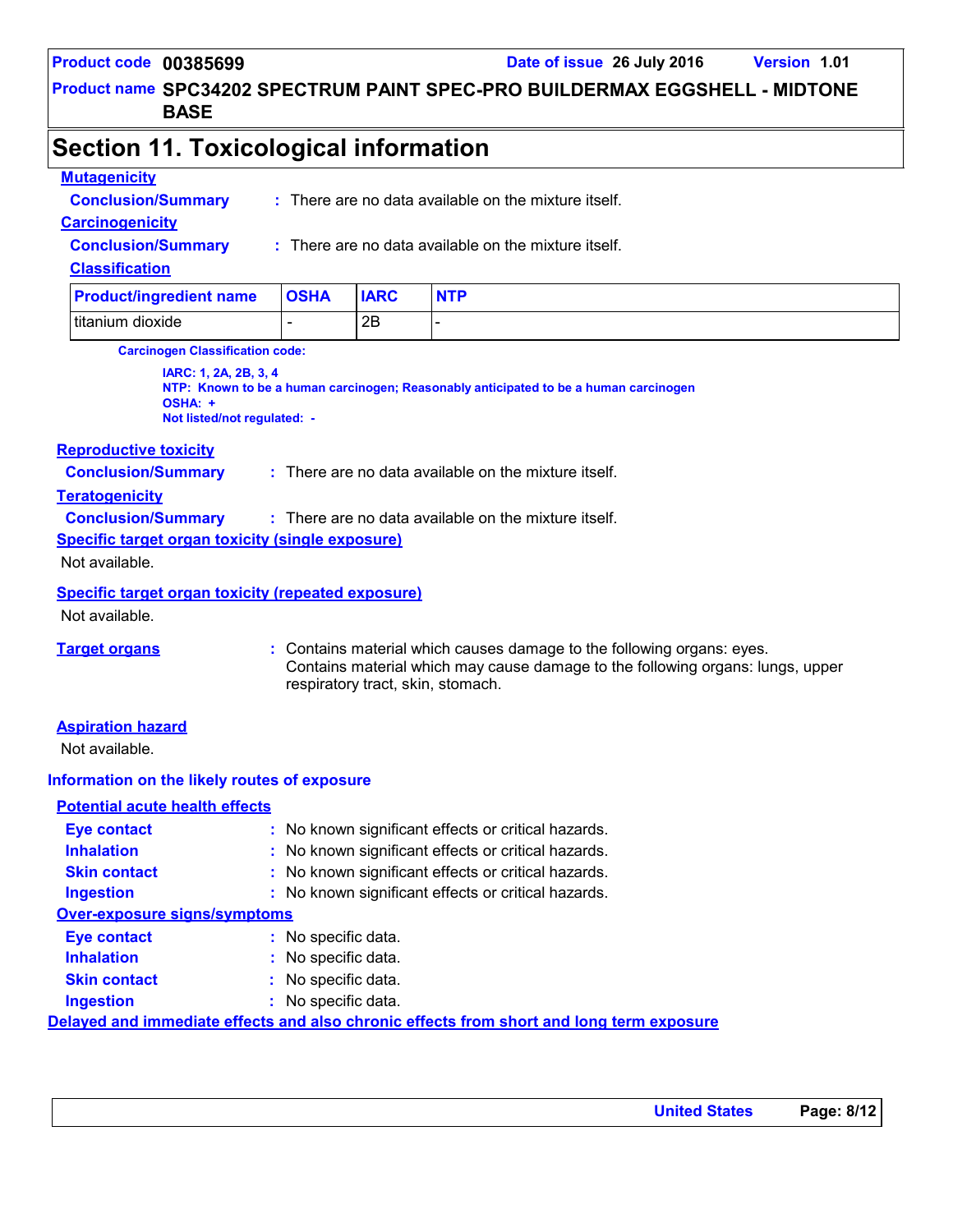Product name SPC34202 SPECTRUM PAINT SPEC-PRO BUILDERMAX EGGSHELL - MIDTONE **BASE**

### **Section 11. Toxicological information**

| <b>Conclusion/Summary</b>                    |              | inhalation and dermal routes of exposure and eye contact.                                   | : There are no data available on the mixture itself. If splashed in the eyes, the liquid may<br>cause irritation and reversible damage. Ingestion may cause nausea, diarrhea and<br>vomiting. This takes into account, where known, delayed and immediate effects and<br>also chronic effects of components from short-term and long-term exposure by oral, |  |  |
|----------------------------------------------|--------------|---------------------------------------------------------------------------------------------|-------------------------------------------------------------------------------------------------------------------------------------------------------------------------------------------------------------------------------------------------------------------------------------------------------------------------------------------------------------|--|--|
| <b>Short term exposure</b>                   |              |                                                                                             |                                                                                                                                                                                                                                                                                                                                                             |  |  |
| <b>Potential immediate</b><br><b>effects</b> |              | $:$ There are no data available on the mixture itself.                                      |                                                                                                                                                                                                                                                                                                                                                             |  |  |
| <b>Potential delayed effects</b>             |              | $\therefore$ There are no data available on the mixture itself.                             |                                                                                                                                                                                                                                                                                                                                                             |  |  |
| Long term exposure                           |              |                                                                                             |                                                                                                                                                                                                                                                                                                                                                             |  |  |
| <b>Potential immediate</b><br>effects        |              | $:$ There are no data available on the mixture itself.                                      |                                                                                                                                                                                                                                                                                                                                                             |  |  |
|                                              |              | <b>Potential delayed effects</b> : There are no data available on the mixture itself.       |                                                                                                                                                                                                                                                                                                                                                             |  |  |
| <b>Potential chronic health effects</b>      |              |                                                                                             |                                                                                                                                                                                                                                                                                                                                                             |  |  |
| <b>General</b>                               |              | : No known significant effects or critical hazards.                                         |                                                                                                                                                                                                                                                                                                                                                             |  |  |
| <b>Carcinogenicity</b>                       |              | : Suspected of causing cancer. Risk of cancer depends on duration and level of<br>exposure. |                                                                                                                                                                                                                                                                                                                                                             |  |  |
| <b>Mutagenicity</b>                          |              | : No known significant effects or critical hazards.                                         |                                                                                                                                                                                                                                                                                                                                                             |  |  |
| <b>Teratogenicity</b>                        |              | : No known significant effects or critical hazards.                                         |                                                                                                                                                                                                                                                                                                                                                             |  |  |
| <b>Developmental effects</b>                 |              | : No known significant effects or critical hazards.                                         |                                                                                                                                                                                                                                                                                                                                                             |  |  |
| <b>Fertility effects</b>                     |              | : No known significant effects or critical hazards.                                         |                                                                                                                                                                                                                                                                                                                                                             |  |  |
| <b>Numerical measures of toxicity</b>        |              |                                                                                             |                                                                                                                                                                                                                                                                                                                                                             |  |  |
| <b>Acute toxicity estimates</b>              |              |                                                                                             |                                                                                                                                                                                                                                                                                                                                                             |  |  |
| <b>Route</b>                                 |              |                                                                                             | <b>ATE value</b>                                                                                                                                                                                                                                                                                                                                            |  |  |
| Oral                                         | 157046 mg/kg |                                                                                             |                                                                                                                                                                                                                                                                                                                                                             |  |  |

### **Section 12. Ecological information**

#### **Toxicity**

| <b>Product/ingredient name</b> | <b>Result</b>                    | <b>Species</b>          | <b>Exposure</b> |
|--------------------------------|----------------------------------|-------------------------|-----------------|
| Ititanium dioxide              | Acute LC50 >100 mg/l Fresh water | Daphnia - Daphnia magna | 48 hours        |

#### **Persistence and degradability**

Not available.

#### **Bioaccumulative potential**

Not available.

#### **Mobility in soil**

**Soil/water partition coefficient (KOC)**

**:** Not available.

**United States Page: 9/12**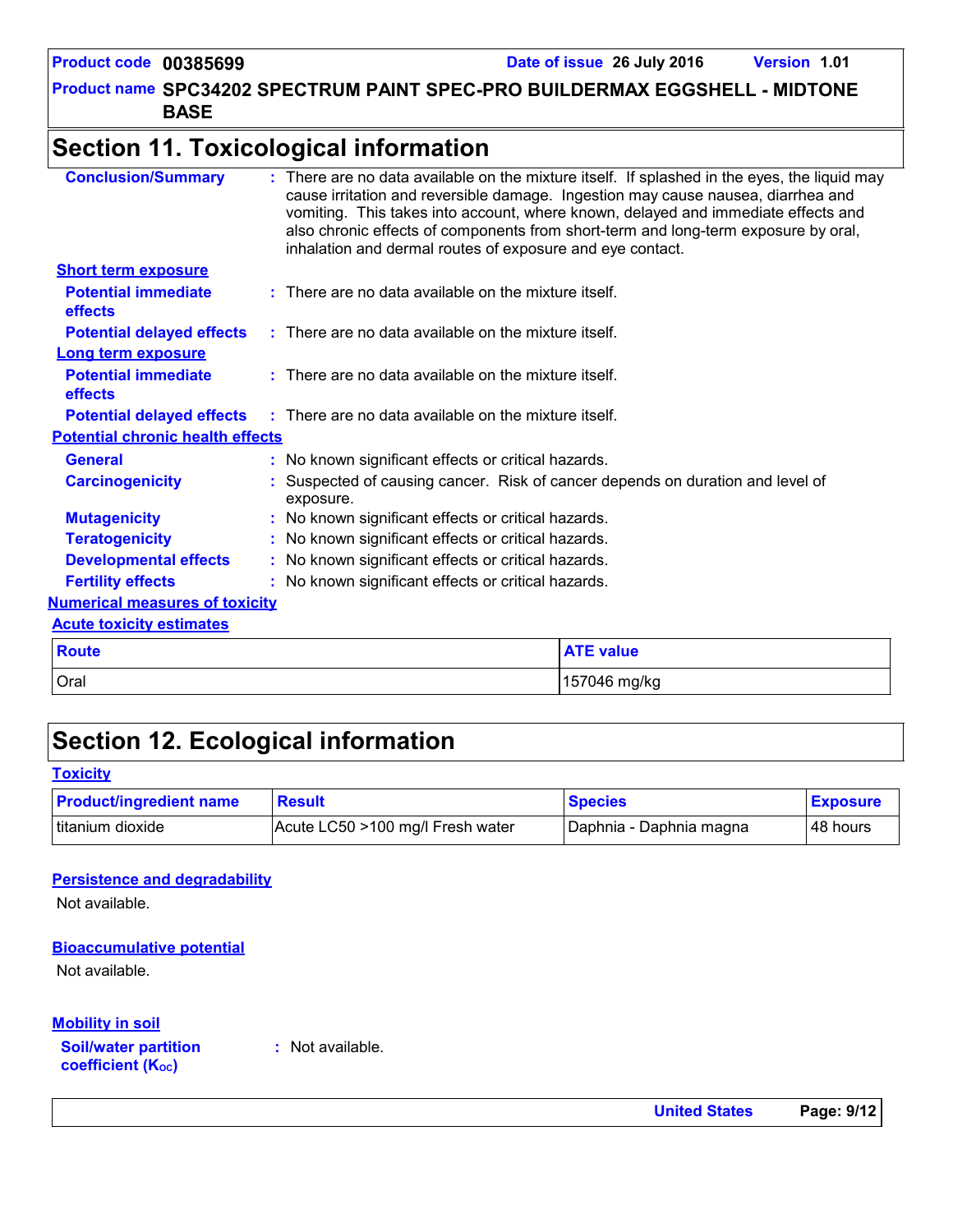Product name SPC34202 SPECTRUM PAINT SPEC-PRO BUILDERMAX EGGSHELL - MIDTONE **BASE**

### **Section 12. Ecological information**

### **Section 13. Disposal considerations**

The generation of waste should be avoided or minimized wherever possible. Disposal of this product, solutions and any by-products should at all times comply with the requirements of environmental protection and waste disposal legislation and any regional local authority requirements. Dispose of surplus and non-recyclable products via a licensed waste disposal contractor. Waste should not be disposed of untreated to the sewer unless fully compliant with the requirements of all authorities with jurisdiction. Waste packaging should be recycled. Incineration or landfill should only be considered when recycling is not feasible. This material and its container must be disposed of in a safe way. Care should be taken when handling emptied containers that have not been cleaned or rinsed out. Empty containers or liners may retain some product residues. Avoid dispersal of spilled material and runoff and contact with soil, waterways, drains and sewers. **Disposal methods :**

**Disposal should be in accordance with applicable regional, national and local laws and regulations. Refer to Section 7: HANDLING AND STORAGE and Section 8: EXPOSURE CONTROLS/PERSONAL PROTECTION for additional handling information and protection of employees. Section 6. Accidental release measures**

#### **14. Transport information** - - - - - - Not regulated. - - Not regulated. Not regulated. **DOT IMDG IATA UN number UN proper shipping name Transport hazard class (es) Packing group Environmental hazards** No. No. No. No. No. No. No. **Marine pollutant substances** Not applicable.  $\vert$  Not applicable.  $\vert$  Not applicable.  $\vert$  Not applicable.

#### **Additional information**

- None identified. **:** None identified. **: DOT IMDG**
- **IATA :** None identified.

**Special precautions for user Transport within user's premises:** always transport in closed containers that are **:** upright and secure. Ensure that persons transporting the product know what to do in the event of an accident or spillage.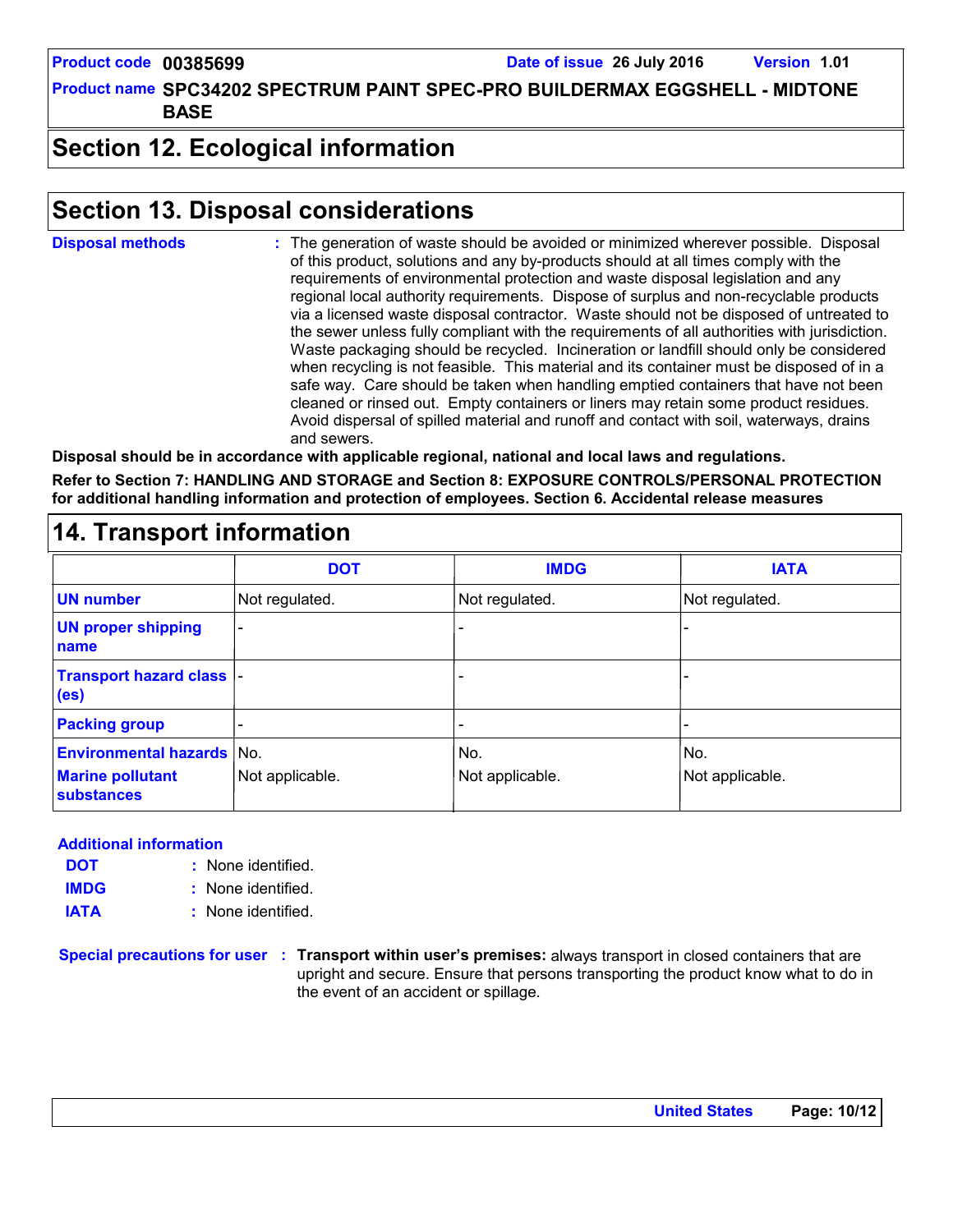Product name SPC34202 SPECTRUM PAINT SPEC-PRO BUILDERMAX EGGSHELL - MIDTONE **BASE**

### **Section 15. Regulatory information**

#### **United States**

**United States inventory (TSCA 8b) :** All components are listed or exempted.

#### **SARA 302/304**

**SARA 304 RQ :** Not applicable.

**Composition/information on ingredients**

No products were found.

#### **SARA 311/312**

**Classification :** Delayed (chronic) health hazard

**Composition/information on ingredients**

| <b>Name</b>      | <b>Fire</b> | <b>Sudden</b><br>hazard release of<br><b>pressure</b> | <b>Reactive</b> | Immediate<br>(acute)<br>health<br>hazard | <b>Delaved</b><br>(chronic)<br>health<br>hazard |
|------------------|-------------|-------------------------------------------------------|-----------------|------------------------------------------|-------------------------------------------------|
| titanium dioxide | No.         | No.                                                   | No.             | No.                                      | Yes.                                            |

**Additional environmental information is contained on the Environmental Data Sheet for this product, which can be obtained from your PPG representative.**

### **Section 16. Other information**

**Hazardous Material Information System (U.S.A.)**

**Health** : 3 \* **Flammability** : 1 **Physical hazards** : 0 0

( \* ) - Chronic effects

**Caution: HMIS® ratings are based on a 0-4 rating scale, with 0 representing minimal hazards or risks, and 4 representing significant hazards or risks Although HMIS® ratings are not required on MSDSs under 29 CFR 1910.1200, the preparer may choose to provide them. HMIS® ratings are to be used with a fully implemented HMIS® program. HMIS® is a registered mark of the National Paint & Coatings Association (NPCA). HMIS® materials may be purchased exclusively from J. J. Keller (800) 327-6868.**

**The customer is responsible for determining the PPE code for this material.**

| <b>National Fire Protection Association (U.S.A.)</b> |                                                                                                                                                                                                                                                                                                                                                                                                                                                                                                                                                                        |
|------------------------------------------------------|------------------------------------------------------------------------------------------------------------------------------------------------------------------------------------------------------------------------------------------------------------------------------------------------------------------------------------------------------------------------------------------------------------------------------------------------------------------------------------------------------------------------------------------------------------------------|
| Health : 3                                           | <b>Flammability: 1</b><br><b>Instability</b> : 0                                                                                                                                                                                                                                                                                                                                                                                                                                                                                                                       |
| Date of previous issue                               | : 7/25/2016                                                                                                                                                                                                                                                                                                                                                                                                                                                                                                                                                            |
| <b>Organization that prepared</b><br>the MSDS        | : EHS                                                                                                                                                                                                                                                                                                                                                                                                                                                                                                                                                                  |
| <b>Key to abbreviations</b>                          | $:$ ATE = Acute Toxicity Estimate<br><b>BCF</b> = Bioconcentration Factor<br>GHS = Globally Harmonized System of Classification and Labelling of Chemicals<br>IATA = International Air Transport Association<br><b>IBC</b> = Intermediate Bulk Container<br><b>IMDG = International Maritime Dangerous Goods</b><br>LogPow = logarithm of the octanol/water partition coefficient<br>MARPOL = International Convention for the Prevention of Pollution From Ships, 1973<br>as modified by the Protocol of 1978. ("Marpol" = marine pollution)<br>$UN = United Nations$ |
|                                                      |                                                                                                                                                                                                                                                                                                                                                                                                                                                                                                                                                                        |

#### **Indicates information that has changed from previously issued version.**

**United States Page: 11/12**